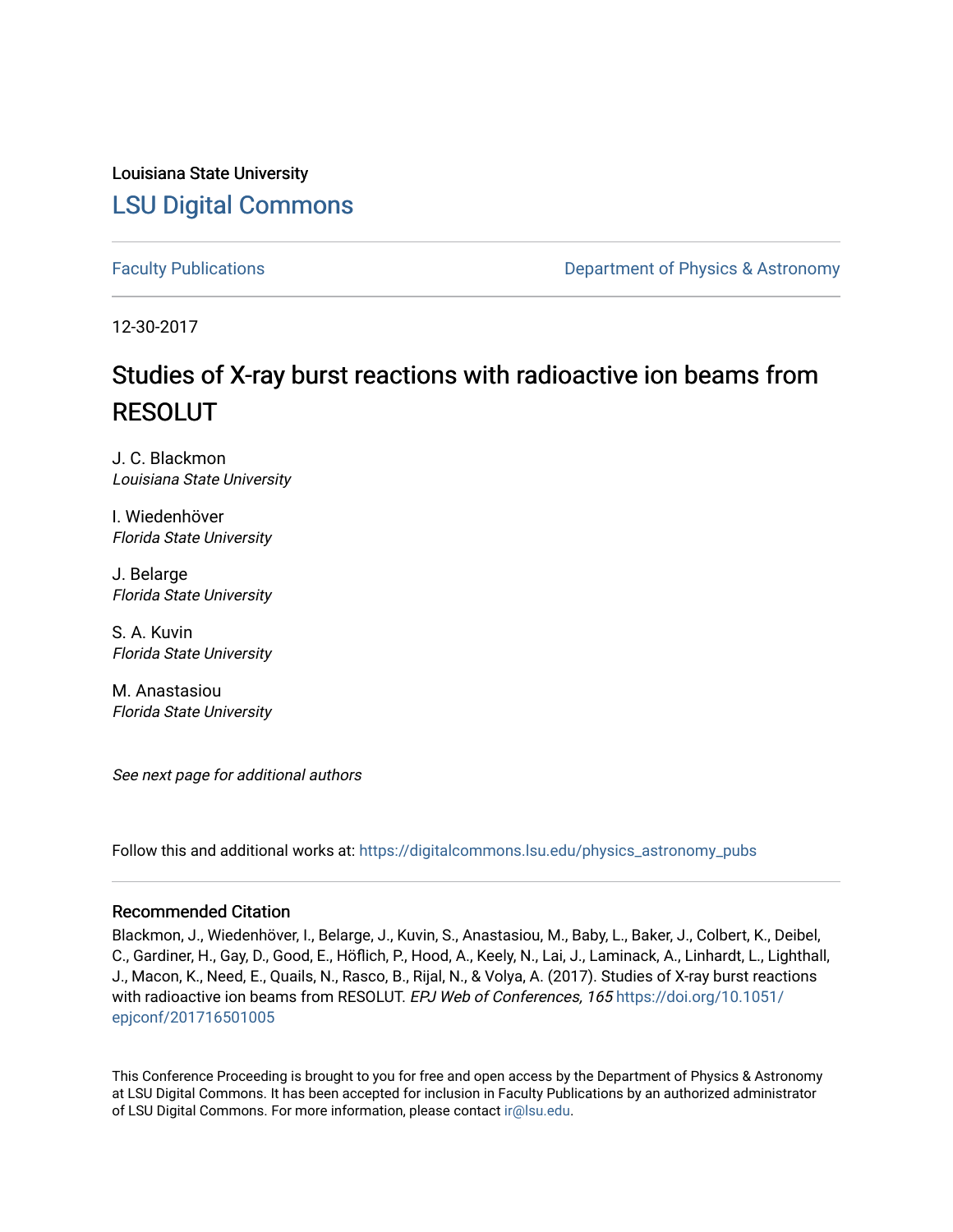#### Authors

J. C. Blackmon, I. Wiedenhöver, J. Belarge, S. A. Kuvin, M. Anastasiou, L. T. Baby, J. Baker, K. Colbert, C. M. Deibel, H. E. Gardiner, D. L. Gay, E. Good, P. Höflich, A. A.D. Hood, N. Keely, J. Lai, A. Laminack, L. E. Linhardt, J. Lighthall, K. T. Macon, E. Need, N. Quails, B. C. Rasco, N. Rijal, and A. Volya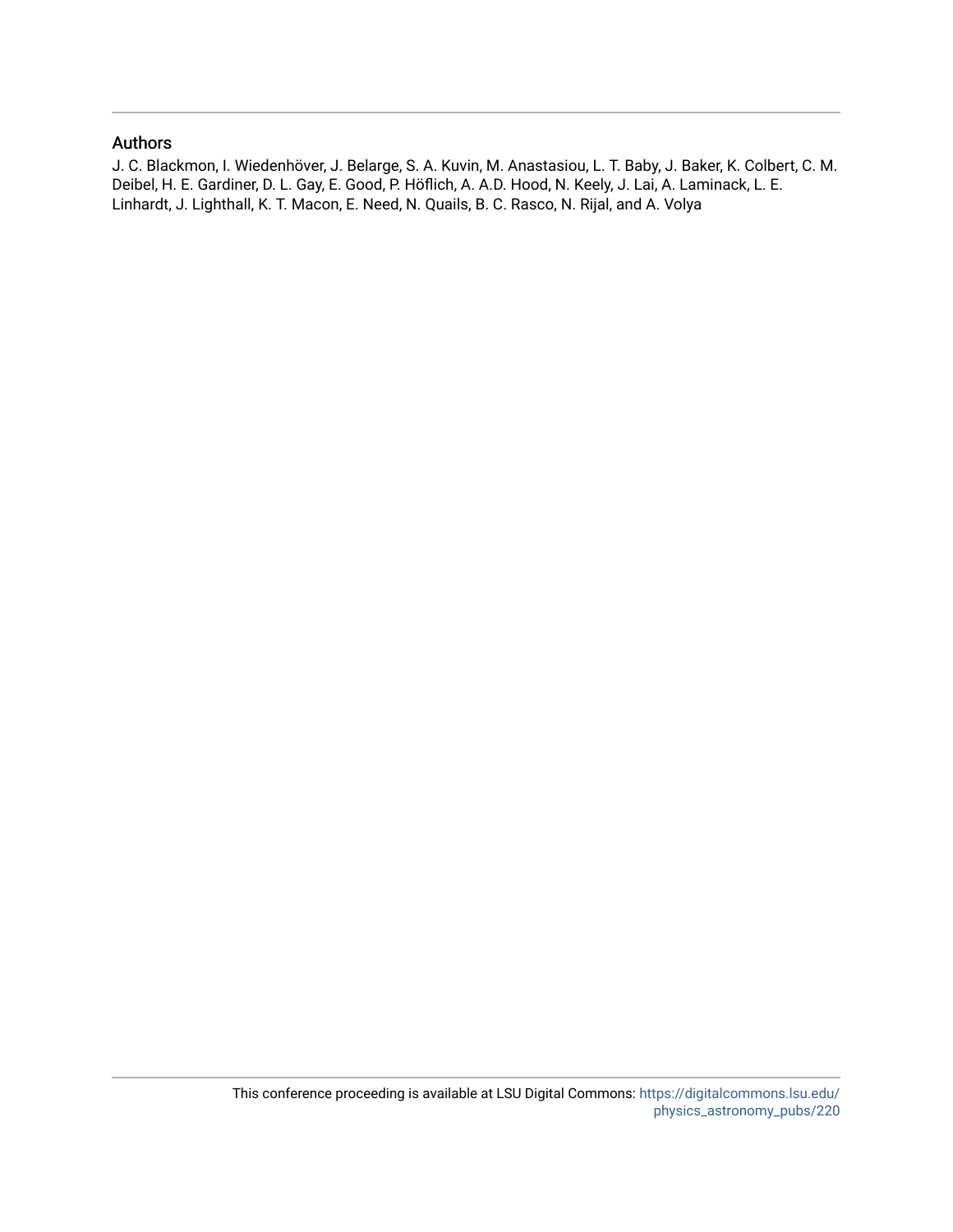# **Studies of X-ray burst reactions with radioactive ion beams from RESOLUT**

*J. C.* Blackmon<sup>1,\*</sup>, *I.* Wiedenhöver<sup>2</sup>, *J.* Belarge<sup>2</sup>, *S. A.* Kuvin<sup>2</sup>, *M.* Anastasiou<sup>2</sup>, *L. T.* Baby<sup>2</sup>, *J.* Baker2, *K.* Colbert3, *C. M.* Deibel1, *H. E.* Gardiner1, *D. L.* Gay3, *E.* Good1, *P.* Höflich2, *A. A. D.* Hood<sup>1</sup>, N. Keely<sup>4</sup>, J. Lai<sup>1</sup>, A. Laminack<sup>1</sup>, L. E. Linhardt<sup>1</sup>, J. Lighthall<sup>1,2</sup>, K. T. Macon<sup>1</sup>, E. Need<sup>1</sup>, *N.* Quails<sup>3</sup>, *B. C.* Rasco<sup>1</sup>, *N.* Rijal<sup>2</sup>, and *A.* Volya<sup>2</sup>

<sup>1</sup>*Louisiana State University, Baton Rouge, LA 70803 USA*

<sup>2</sup>*Florida State University, Tallahassee, FL 32306 USA*

<sup>3</sup>*University of North Florida, Jacksonville, FL 32224 USA*

<sup>4</sup>*National Center for Nuclear Research, Otwock, Poland*

Abstract. Reactions on certain proton-rich, radioactive nuclei have been shown to have a significant influence on X-ray bursts. We provide an overview of two recent measurements of important X-ray burst reactions using in-flight radioactive ion beams from the RESOLUT facility at the J. D. Fox Superconducting Accelerator Laboratory at Florida State University. The  ${}^{17}F(d,n){}^{18}Ne$  reaction was measured, and Asymptotic Normalization Coefficients were extracted for bound states in 18Ne that determine the direct-capture cross section dominating the <sup>17</sup> $F(p,\gamma)^{18}$ Ne reaction rate for  $T \le 0.45$  GK. Unbound resonant states were also studied, and the single-particle strength for the  $4.523$ -MeV  $(3^+)$ state was found to be consistent with previous results. The <sup>19</sup>Ne(d,n)<sup>20</sup>Na proton transfer reaction was used to study resonances in the  $^{19}Ne(p,\gamma)^{20}Na$  reaction. The most important 2.65-MeV state in  $20\text{Na}$  was observed to decay by proton emission to both the ground and first-excited states in  $^{19}$ Ne, providing strong evidence for a  $3^+$  spin assignment and indicating that proton capture on the thermally-populated first-excited state in 19Ne is an important contributor to the <sup>19</sup>Ne(p, $\gamma$ )<sup>20</sup>Na reaction rate.

#### **1 Introduction**

X-ray bursts occur in binary systems when hydrogen-rich matter from a main-sequence star accretes onto a neutron star and ignites under degenerate conditions. These are the most common stellar explosions, with over 100 systems known to exhibit bursts recurring with timescales typically from hours to days. Comparisons of observations of many bursts (e.g. see [1]) to improved computational simulations using a variety of astrophysical models (e.g. see [2]) are providing insights into the composition, dynamics, and evolution of these systems. Simulations also show that certain nuclear reactions involving proton-rich, radioactive nuclei have a direct impact on energy generation, nucleosynthesis, and the resulting light curve [3, 4]. The rates of many of these reactions are purely theoretical or have large uncertainties due to experimental challenges in studying short-lived nuclei that hinder our understanding of X-ray bursts.

e-mail: blackmon@lsu.edu

<sup>©</sup> The Authors, published by EDP Sciences. This is an open access article distributed under the terms of the Creative Commons Attribution License 4.0 (http://creativecommons.org/licenses/by/4.0/).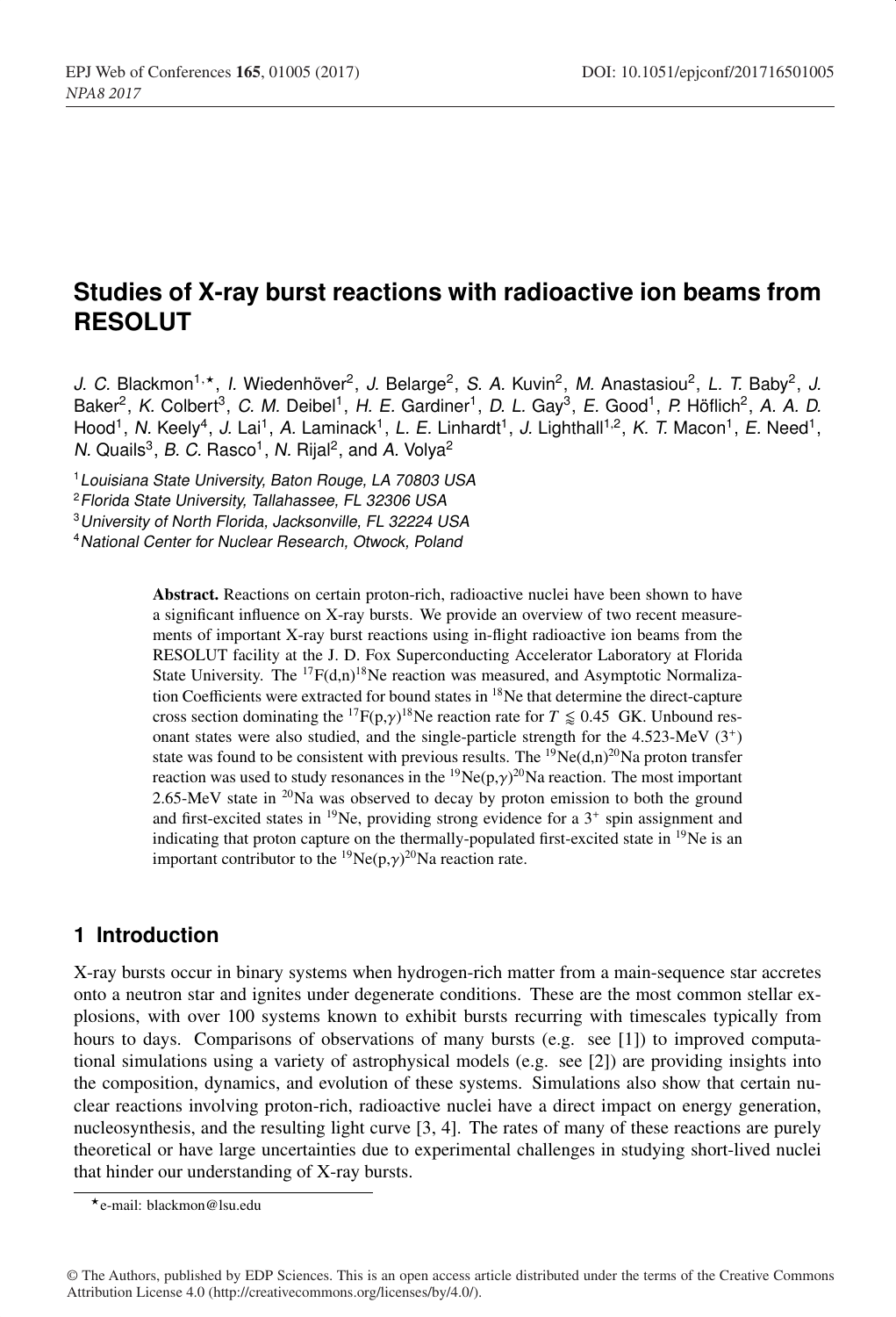Some of the important reactions in X-ray bursts are those that involve breakout of the hot-CNO cycle, either through the  $^{17}F(p,\gamma)^{18}Ne(\alpha,p)^{21}Na$  or  $^{15}O(\alpha,\gamma)^{19}Ne(p,\gamma)^{20}Na$  reaction sequences. We measured the <sup>17</sup>F(d,n)<sup>18</sup>Ne and <sup>19</sup>Ne(d,n)<sup>20</sup>Na reactions to improve our understanding of the <sup>17</sup>F(p, $\gamma$ )<sup>18</sup>Ne and  $^{19}Ne(p, \gamma)^{20}$ Na capture reactions, respectively, that are important in breakout from the hot-CNO cycle. Both measurements were conducted at the J. D. Fox Superconducting Accelerator Laboratory at Florida State University using "in-flight" radioactive ion beams. Stable beams of <sup>16</sup>O and <sup>19</sup>F bombarded a cryogenic gas cell to produce <sup>17</sup>F and <sup>19</sup>Ne from the <sup>16</sup>O(d,n)<sup>17</sup>F and <sup>19</sup>F(p,n)<sup>19</sup>Ne reactions, respectively. The radioactive products were collected and separated by the RESOLUT facility [5]. The secondary radioactive beams bombarded a deuterated polyethylene target, and a suite of detector systems was used to detect neutrons, gamma rays, light charged particles and heavy ions.

## **2** <sup>17</sup>**F(p,**γ**)** <sup>18</sup>**Ne**

The <sup>17</sup> $F(p, \gamma)$ <sup>18</sup>Ne reaction rate is determined mainly by contributions from direct capture and a single  $3^+$  resonance at  $E_{cm} = 600$  keV. The 600-keV resonance strength was directly measured at the Holifield Radioactive Ion Beam Facility [6], but the direct-capture contribution that dominates the reaction rate at  $T \leq 0.45$  GK remains uncertain. A measurement of the  ${}^{17}F(p,\gamma){}^{18}$ Ne direct-capture cross section at  $E_{cm}$  < 600 keV would require a <sup>17</sup>F beam intensity of about  $10^9$ s<sup>-1</sup>. Such intensities are beyond the reach of current facilities, and indirect techniques must be applied to better constrain the direct-capture cross section.

We measured the  $^{17}F(d,n)^{18}$ Ne proton-transfer reaction to study states in  $^{18}$ Ne that are important for the  ${}^{17}F(p,\gamma){}^{18}Ne$  reaction rate, including bound states that determine the direct-capture cross section [7]. A 95.5-MeV beam of <sup>17</sup>F from RESOLUT with an intensity of about  $3 \times 10^4$  s<sup>-1</sup> bombarded a 0.52 mg/cm<sup>2</sup> CD<sub>2</sub> target. Neutrons from the (d,n) reaction were detected at  $\theta_{\text{lab}} = 145^\circ - 165^\circ$ using the RESONEUT array of P-terphenyl scintillators that provided good  $n - \gamma$  discrimination for energies greater than about 50 keV $_{ee}$  [8]. All heavy ions (beam particles and heavy reaction products) were detected using a fast-counting, position-sensitive gas ionization detector covering  $\theta_{lab} < 6°$  that determined the atomic number through relative energy loss and measured the position (in 2 dimensions perpendicular to the beam axis) with a resolution of better than 3 mm [9]. Gamma rays emitted from bound, excited states were detected with a total efficiency of 12% using an array of 20 NaI(Tl) scintillators [10] arranged in a barrel configuration subtending  $\theta_{\text{lab}} = 35° - 100°$ . The triple coincidence of neutrons,  $\gamma$  rays, and heavy ions identified by atomic number provided clean selection of the population of bound states in  $18$ Ne except for the ground state, which is expected to be weakly populated.

The relative timing between the neutrons and the accelerator *rf* signal was used to determine the *Ex* of states in 18Ne by time-of-flight with a corresponding energy resolution of about ∆*Ecm* ≈ 150 keV. For a triple coincidence of  $n - \gamma - 18N$ e, we observe two peaks in the time-of-flight spectrum corresponding to the 1.887-MeV (2<sup>+</sup>) state and to the  $4^+ - 0^+ - 2^+$  triplet of states at about 3.5 MeV. While the triplet is not resolved, population of the  $3.57$ -MeV ( $0^+$ ) state is expected to be very weak. Assuming the  $0^+$  to be negligible, we determined the cross sections for population of the 1.887-MeV  $(2^+)$ , 3.376-MeV  $(4^+)$  and 3.616-MeV  $(2^+)$  states from a combined fit to the neutron time-of-flight spectrum (see Fig. 13 in [7]). These cross sections (corresponding to very forward angles for  $\theta_{cm}$ ) determine Asymptotic Normalization Coefficients for the states.

Direct capture is expected to be dominated by  $\ell = 0$  capture to the  $2^+$  states in <sup>18</sup>Ne below the proton threshold. We are unable to constrain the relative population of  $s_{1/2}$  and  $d_{5/2}$  for the 2<sup>+</sup> states from our data due to the limited statistics and angular range of the detected neutrons. Assuming the same relative  $s_{1/2}$  and  $d_{5/2}$  mixing as in the mirror states in <sup>18</sup>O [11], we find  $C_{s_{1/2}}^2 = 16 \pm 8$  fm<sup>-1</sup> for the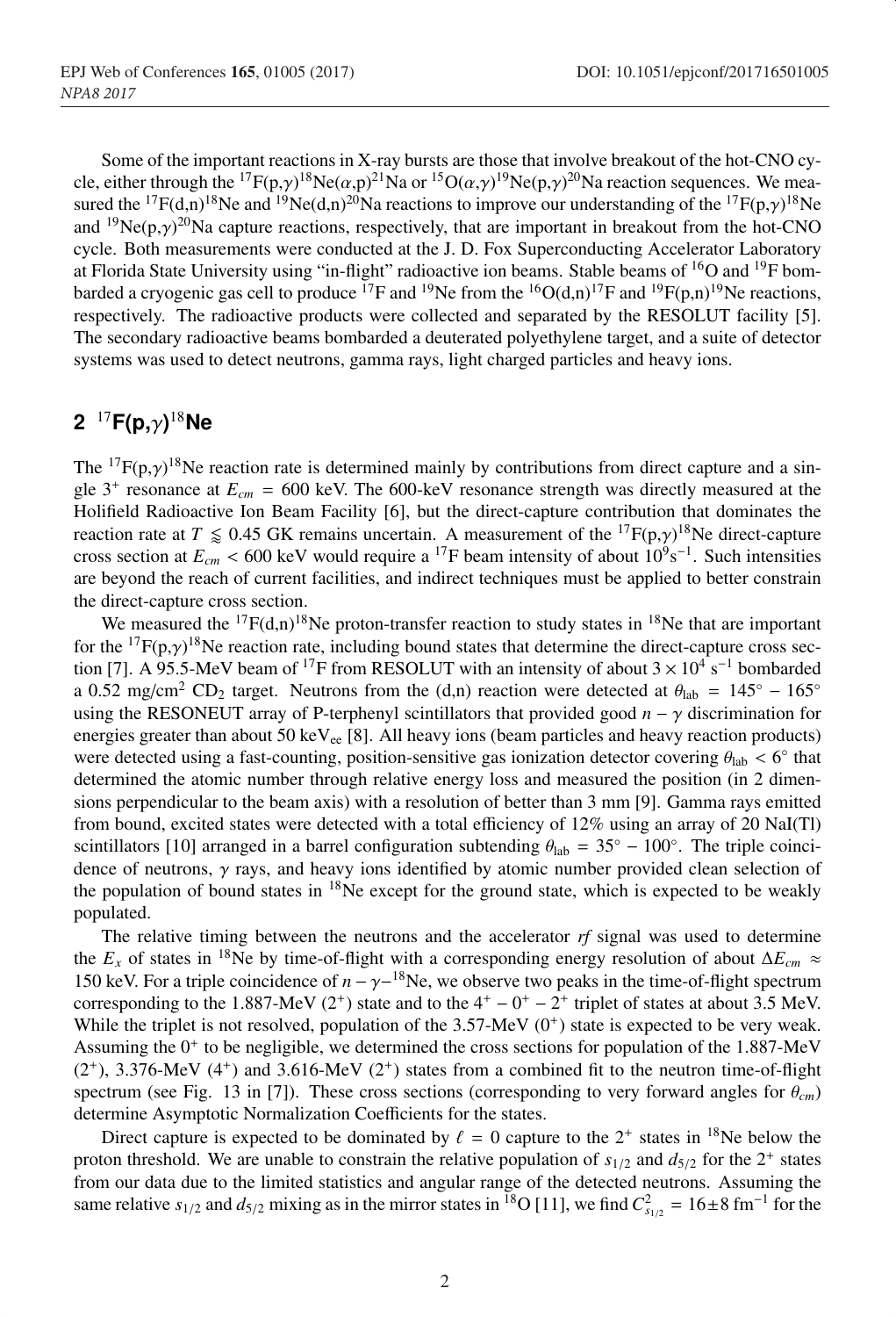1.887-MeV state and  $C_{s_{1/2}}^2 = 150 \pm 60$  fm<sup>-1</sup> for the 3.616-MeV state, assuming the reaction to occur at an average energy of  $5.53$  MeV/u corresponding to the center of the target. Using these values, we calculated the contribution to the <sup>17</sup> $F(p, \gamma)$ <sup>18</sup>Ne reaction rate from direct capture. We find a 30% larger contribution from direct capture than estimated from properties of the mirror [12], though the results are consistent within uncertainties, which are dominated in our result by a statistical uncertainty of 30% in the cross section for populating the 3.616-MeV state.

We were also able to study resonant states above the proton-separation energy, even though they predominantly decay by proton emission, providing no γ-ray signature and giving the same species of recoiling heavy ion as the beam  $(^{17}F)$ . We cleanly selected the events of interest in this case by identifying the emitted protons in an annular telescope array of silicon-strip detectors subtending  $\theta_{\text{lab}} = 8^\circ - 21^\circ$ . Correlating the measured protons with the <sup>17</sup>F ions in the gas ionization chamber allowed proton-unbound states in  $18$ Ne to be accurately reconstructed from an invariant mass analysis using only the position and energy of the protons and  $^{17}F$  ions, thus inferring information about the outgoing neutron without using data from the RESONEUT neutron detector array. We do find consistent results when requiring coincidence neutron detection with RESONEUT, though the efficiency reduces the statistics by a factor of about 30. The reconstructed excitation spectrum in  $18$ Ne from  $17F+p$  coincidences (see Fig. 8 in [7]) is dominated by one strong resonance corresponding to the  $3^+$  state in <sup>18</sup>Ne at 4.523 MeV that known to be the strongest resonance in the <sup>17</sup>F(p, $\gamma$ )<sup>18</sup>Ne reaction [6]. The higher statistics achieved without neutron detection allowed the distribution of events in angle/energy to be compared to a FRESCO coupled-channels calculation. We find dominant population of the state through  $\ell = 0$  transfer, confirming the  $3^+$  spin assignment, with a single-particle spectroscopic factor of  $C^2S = 0.78 \pm 0.06$  corresponding to a proton partial width of  $\Gamma_p = (14.2 \pm 1.1)$  keV, where the uncertainty is dominated by the systematic uncertainties in the analysis. The extracted partial width is about 20% lower than determined from  $^{17}F+p$  elastic scattering [13]. It should be noted that the triple coincidence of neutrons, protons, and 17F ions showed strong population of this resonant state in the neutron time-of-flight spectrum, serving as a check on the time-of-flight analysis for the bound states.

### **3** <sup>19</sup>**Ne(p,**γ**)** <sup>20</sup>**Na**

The <sup>19</sup>Ne(p, $\gamma$ )<sup>20</sup>Na reaction rate is dominated by contributions from resonances corresponding to states just above the proton-separation energy ( $S_p = 2.19$  MeV) in <sup>20</sup>Na. While the structure of  $^{20}$ Na is relatively well established for bound states, properties of proton-unbound levels are uncertain. The level scheme is shown in Figure 1 compared to the isospin-mirror nucleus  $^{20}F$ , where we have included spin-parity  $(J^{\pi})$  information only when unambiguous. There are 6 observed states in <sup>20</sup>Na within 1 MeV above the proton-separation energy. Excitation energies are relatively well determined from charge-exchange reactions, but these studies have placed only weak constraints on  $J^{\pi}$  values due to challenges from unresolved states and increased background above the separation energy, problems exacerbated by difficulties with neon targets  $[14–16]$ . Only the 3.00-MeV  $(1^+)$  and 3.09-MeV  $(0^+)$  states have clear assignments based upon <sup>19</sup>Ne+*p* elastic scattering [17] and their population in allowed β-decay transitions from <sup>20</sup>Mg [18, 19]. These states have been identified as mirror levels to the 3.49-MeV and 3.53-MeV states in <sup>20</sup>F, with a large Coulomb shift resulting from a substantial 2*s*1/<sup>2</sup> component in the wavefunction as expected from *sd* shell model calculations.

The other levels at 2.65, 2.85, 2.98 and 3.07 MeV in <sup>20</sup>Na have generally been assumed to be mirrors to the only 4 states observed in  ${}^{20}F$  in a comparable energy range [20]. Only the 2.966-MeV state in <sup>20</sup>F has majority *sd* single-particle character, being strongly populated in the <sup>19</sup>F(d,p)<sup>20</sup>F and  $18O(^3$ He,p)<sup>20</sup>F reactions with angular distributions giving a 3<sup>+</sup> assignment [21]. The other 3 states in <sup>20</sup>F have more complex configurations. The 2.864-MeV and 3.171-MeV states in <sup>20</sup>F are weakly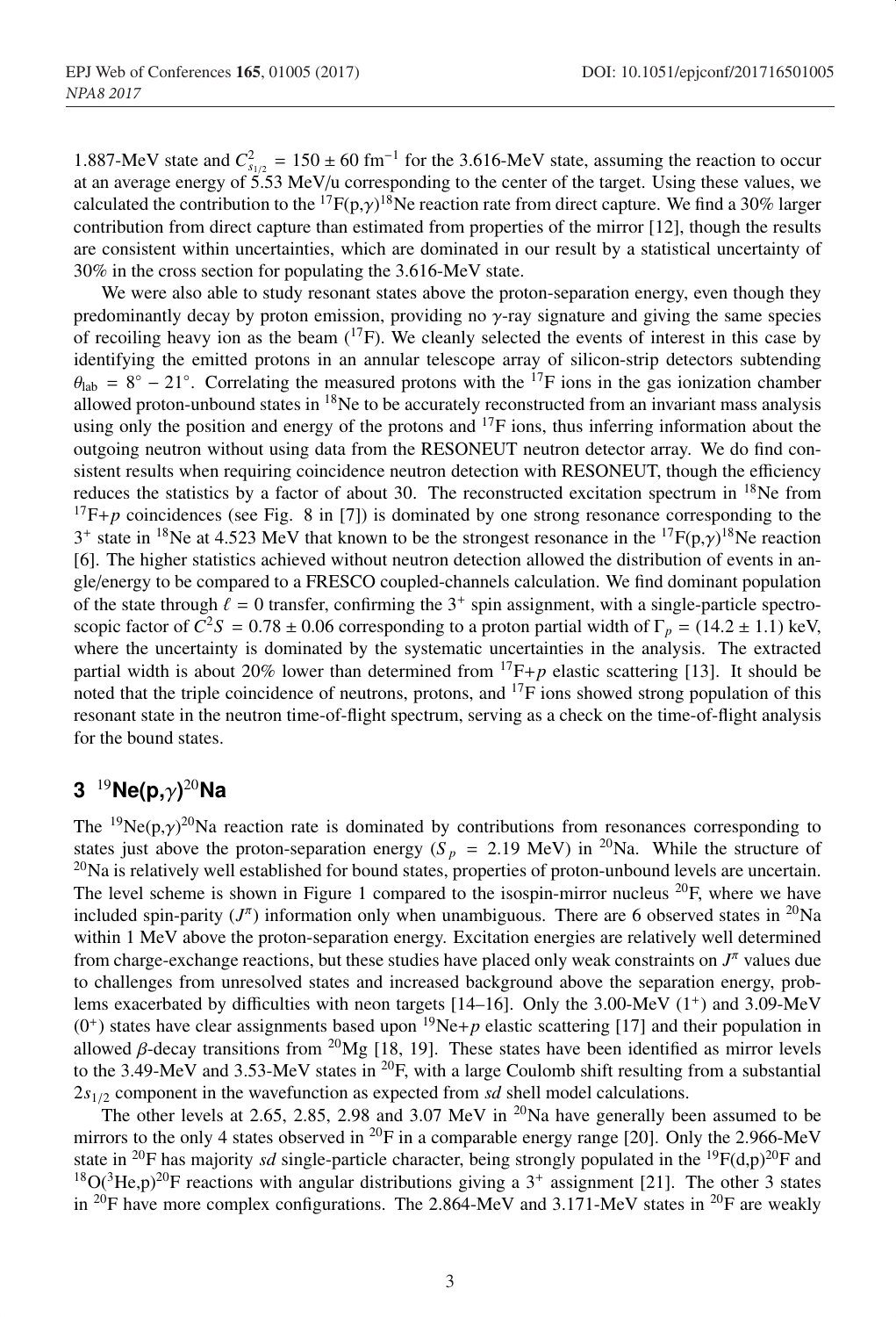populated in transfer reactions. Angular distributions indicate negative parity for the 2.864-MeV state, with arguments favoring a 3<sup>−</sup> assignment [22]. The 3.171-MeV state is populated predominantly by  $\ell = 2$  transfer in both <sup>19</sup>F(d,p)<sup>20</sup>F and <sup>18</sup>O(<sup>3</sup>He,p)<sup>20</sup>F, indicating positive-parity and a likely 1<sup>+</sup> assignment, but composed primarily of 6*p* − 2*h* core excitations. Finally, the 2.968-MeV state is a high-spin state, likely  $J^{\pi} \geq 4^-$  [23].

Most important is to determine the properties of the first state above the separation energy in  $^{20}$ Na at 2.65 MeV that could dominate the <sup>19</sup>Ne(p, $\gamma$ )<sup>20</sup>Na reaction rate given the low ( $E_{cm}$  = 457 keV) resonance energy. Some arguments favor a 1<sup>+</sup> assignment for this state but with a small singleparticle component (see [24] for example). This is also supported an upper limit on the protoncapture resonance strength ( $\omega\gamma < 16$  meV) set from the a <sup>19</sup>Ne(p, $\gamma$ )<sup>20</sup>Na reaction measurement [25]. However, some information argues otherwise. The lack of observation of the 2.65-MeV state in <sup>20</sup>Mg beta-decay strongly favors a forbidden transition [19], and other charge-exchange measurements have argued for a  $3^+$  assignment [26, 27]. These charge-exchange studies also indicated a tentative  $3^$ assignment of the 2.85-MeV state in  ${}^{20}$ Na as a potential mirror to the 2.86-MeV level in  ${}^{20}$ F, though these states are not well resolved from neighboring states and are weakly populated.

We studied the properties of unbound states in <sup>20</sup>Na using the <sup>19</sup>Ne(d,n)<sup>20</sup>Na reaction [28]. The experimental configuration and approach were similar to that in the study of unbound levels in <sup>18</sup>Ne. A 86-MeV beam of <sup>19</sup>Ne from RESOLUT bombarded a  $0.52$  mg/cm<sup>2</sup> CD<sub>2</sub> target. Protons were detected and identified in an annular telescope of silicon strip detectors subtending  $\theta_{\text{lab}} = 8° - 21°$  while heavy ions were detected using the position-sensitive gas ionization detector covering  $\theta_{lab} < 6°$ . The <sup>19</sup>Ne beam intensity (< 2000  $s^{-1}$ ) was more than an order of magnitude less intense than in the <sup>17</sup>F(d,n)<sup>18</sup>Ne study described previously, which prohibited the coincident detection of neutrons due to the reduced efficiency. As with the  $18$ Ne, however, we are able to reconstruct the unbound states of interest from an invariant mass analysis using the kinematics of the protons and  $19$ Ne ions (see Fig. 1 in [28]) with a center-of-mass energy resolution of about 200 keV (FWHM)

One prominent feature in our reconstructed spectrum is a well-resolved resonance at  $E_{cm}$  = 220 keV. There is no known level in <sup>20</sup>Na near  $E_x = 2.41$  MeV that would correspond to proton emission to the ground state of <sup>19</sup>Ne for this resonance. However, the  $E_{cm}$  matches proton decay from the important 2.65-MeV state in <sup>20</sup>Na to the first-excited state  $(\frac{5}{2})$  $(+)$  in  $^{19}$ Ne. Emission of a 220-keV proton strongly argues for  $\ell = 0$  angular momentum due to the prohibitive penetrability for larger  $\ell$ values. An  $\ell = 2$  proton-decay branch at this energy would be about an order of magnitude weaker than the expected gamma-decay branch and would not be observed. This supports the  $3<sup>+</sup>$  assignment for the 2.65-MeV resonance as indicated from the weak population in beta decay. We also extract an angle/energy distribution for the emitted <sup>20</sup>Na (and inferred neutron) and model the <sup>19</sup>Ne(d,n)<sup>20</sup>Na cross section following the procedure of [29]. A fit to the angular distribution using  $\ell = 2$  protontransfer onto the <sup>19</sup>Ne ground state (required to populate a 3<sup>+</sup> resonant state) results in  $\chi^2/\nu = 1.8$ , while a corresponding fit using  $\ell = 0$  proton transfer (likely for a 1<sup>+</sup> resonance) results in  $\chi^2/\nu = 4.3$ . Both the angular distribution and the strength by which the first-excited state is populated in proton emission provides strong evidence supporting the 3<sup>+</sup> assignment for the 2.65-MeV level.

The second prominent feature in our  $E_{cm}$  spectrum is a strong resonance at 660 keV, corresponding to proton emission from the 2.85-MeV state in <sup>20</sup>Na to the ground state in <sup>19</sup>Ne. This resonance has a significant low-energy shoulder best described by two additional weaker resonances at  $E_{cm} = 440 \text{ keV}$ and 540 keV. The 440-keV resonance corresponds to proton emission from the 2.65-MeV state in  $^{20}$ Na to the <sup>19</sup>Ne ground state. We find the branching ratio for proton decay from the 2.65-MeV state to the 19Ne ground state to be approximately equal to that for decay to the first-excited state. These equal decay branches imply that the wavefunction for the  $2.65$ -MeV state has a  $s_{1/2}$  proton component (coupled to the <sup>19</sup>Ne first-excited state) with  $C^2S = 0.5$ , about 7 times greater than the  $d_{5/2}$  component, which is consistent with the  $3^+$  mirror state in <sup>20</sup>F at 2.966 MeV.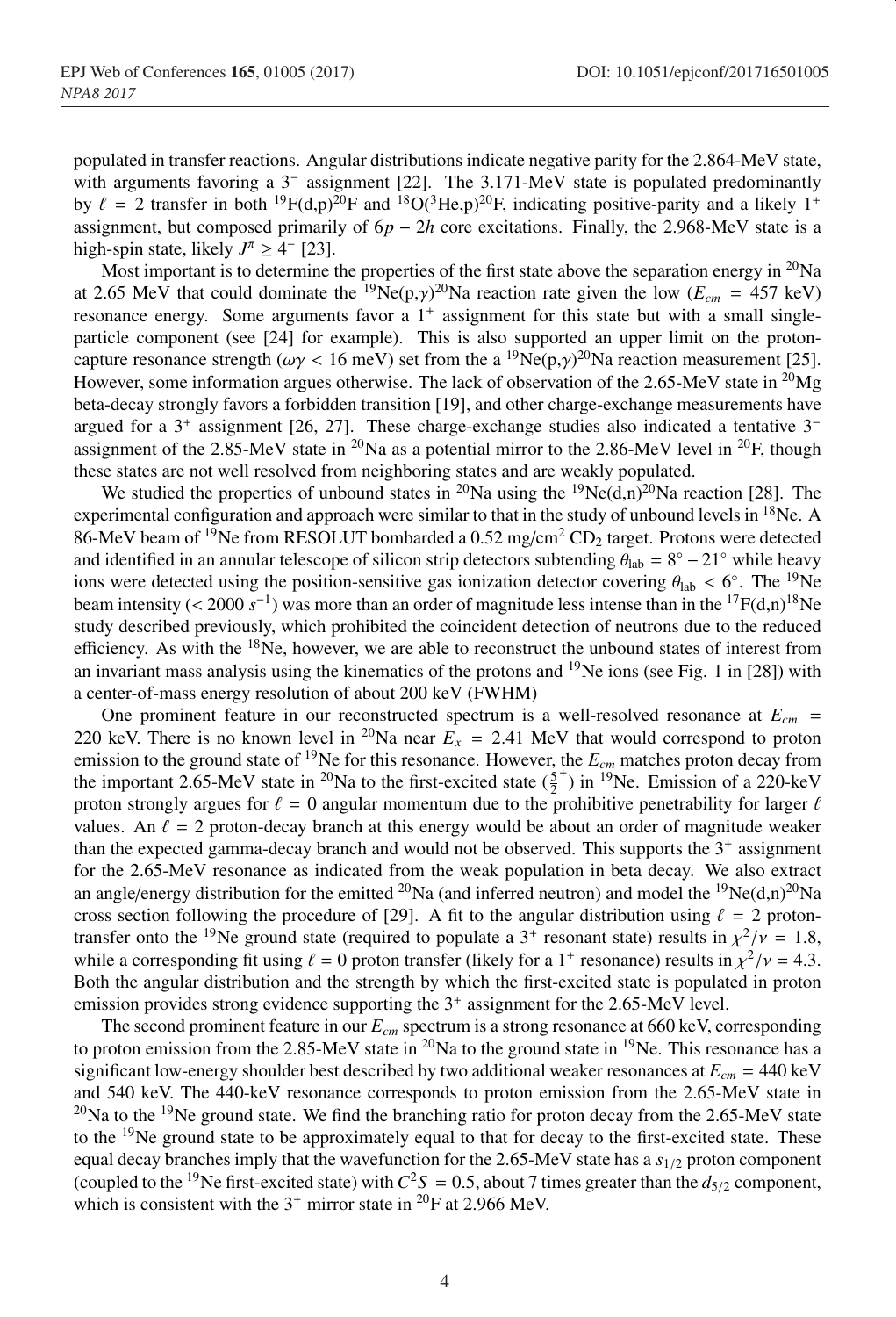

**Figure 1.** Level scheme of  $^{20}$ Na compared to the mirror nucleus 20F. Figure is adapted from the evaluation of  $[31]$ . The <sup>19</sup>Ne ground state  $(J^{\pi} = 1/2^{+})$  couples to an  $\ell = 0$  proton with channel spin  $S = 0, 1$  corresponding to  $E_x = 2.19$  MeV in <sup>20</sup>Na, while the first-excited state in <sup>19</sup>Ne ( $J^{\pi} = 5/2^{+}$ ) couples to an  $\ell = 0$ proton with channel spin  $S = 2, 3$ corresponding to  $E_x = 2.43$  MeV in <sup>20</sup>Na.

The strong coupling of the  $2.65$ -MeV state to the first-exited state in  $19$ Ne significantly increases the <sup>19</sup>Ne(p, $\gamma$ )<sup>20</sup>Na reaction rate. The first-excited state in <sup>19</sup>Ne is sufficiently low in excitation energy that significant thermal population is possible (for example, a few percent at  $T = 1GK$ ). The lower energy required for proton capture onto the thermally-excited <sup>19</sup>Ne  $\frac{5}{2}^+$  state results in a contribution to the reaction rate that is comparable to that of capture on the ground state. Including this effect, we find a <sup>19</sup>Ne(p, $\gamma$ )<sup>20</sup>Na reaction rate that is significantly greater than previously estimated.

The strong population of the 2.85-MeV state in our measurement is somewhat harder to interpret. Analyzing angular distributions for the <sup>19</sup>Ne(d,n)<sup>20</sup>Na reaction results in  $\chi^2/\nu = 3.5$  for  $\ell = 0$  proton transfer and  $\chi^2/\nu = 5.1$  for  $\ell = 2$  proton transfer, with the  $\ell = 0$  fit giving a  $s_{1/2}$  proton spectroscopic factor that is consistent only with the the 3.49-MeV (1<sup>+</sup>) mirror state in <sup>20</sup>F ( $C^2S = 0.40$ ) [30]. However, population of the 2.85-MeV state is not observed in <sup>20</sup>Mg beta decay, and the decay branch must be on the order of 0.1% [19]. This is very unlikely for an allowed Gamow-Teller transition, and difficult to reconcile with the strong population of the 2.85-MeV state that we observe in <sup>19</sup>Ne(d,n)<sup>20</sup>Na. Further measurements are required to resolve the nature of the 2.85-MeV state, but it is important to note that even with a 1<sup>+</sup> assignment, the 2.85-MeV state contributes no more than a few percent to the overall  $^{19}Ne(p,\gamma)^{20}Na$  reaction rate.

This work was partially supported by the National Science Foundation, under Grants No. PHY-1401574, No. PHY-1064819, No. PHY-1126345 and partially supported by the U.S. Department of Energy, Office of Science, Office of Nuclear Physics under Grants No. DE-FG02-02ER41220 and No. DE-FG02-96ER40978.

#### **References**

- [1] D.K. Galloway, M.P. Muno, J.M. Hartman, D. Psaltis, D. Chakrabarty, The Astrophysical Journal Supplement Series 179, 360 (2008)
- [2] N. Lampe, A. Heger, D.K. Galloway, The Astrophysical Journal 819, 46 (2016)
- [3] A. Parikh, J. José, F. Moreno, C. Iliadis, The Astrophysical Journal Supplement Series 178, 110 (2008)
- [4] R.H. Cyburt, A.M. Amthor, A. Heger, E. Johnson, L. Keek, Z. Meisel, H. Schatz, K. Smith, The Astrophysical Journal 830, 55 (2016)